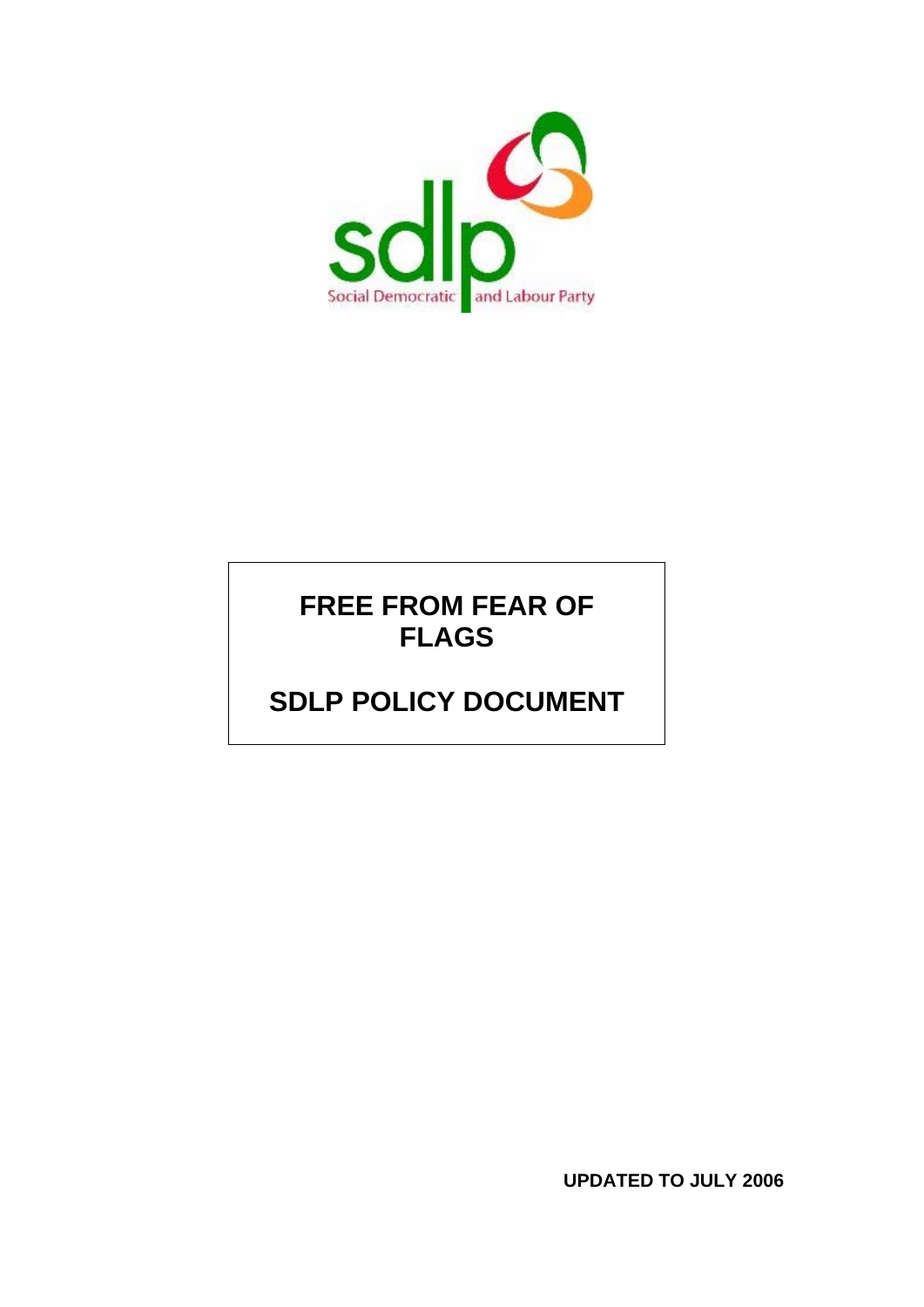## **Introduction**

National, sectarian or paramilitary displays are often used to stake out territory and send a message to those from the other community that they are not welcome. They are often offensive in appearance and the cause of fear in practice in whatever form they take – be it bunting, flags, murals or symbols. If we are serious about building a society that is shared, not segregated, then much stronger action is required to remove them.

To date, there has been little done on this problem. Too often, statutory bodies simply deny that they have any role in tackling such displays. In this document, the SDLP sets out its proposals for overcoming these nuisances.

We believe that our proposals can help end the fear that flags and the like can cause and promote better community relations.

We also believe that they are consistent with the Good Friday Agreement which sets new standards for the conduct of relationships in our society by guaranteeing "*just and equal treatment for the identity, ethos and aspirations of both communities*."

## **Summary**

The SDLP believes that a number of responses to managing such displays are required:

- 1. Public authorities to take real steps to enforce the current protocol on flags agreed by the PSNI, DRD and other public bodies in April 2004.
- 2. PSNI to prosecute under current criminal damage, public order and anti-terror legislation particularly in interface areas, mixed communities, areas with schools, shops, businesses etc. Above all, there must also be zero tolerance for paramilitary flags.
- 3. A new dedicated crime of the showing from public property of sectarian or national displays (including flags, murals, bunting or symbols). Separately, we believe that the Government should lead by example by agreeing to repeal the current legislation requiring the display of the Union Flag over government buildings and encourage the political parties to arrive at an agreed outcome on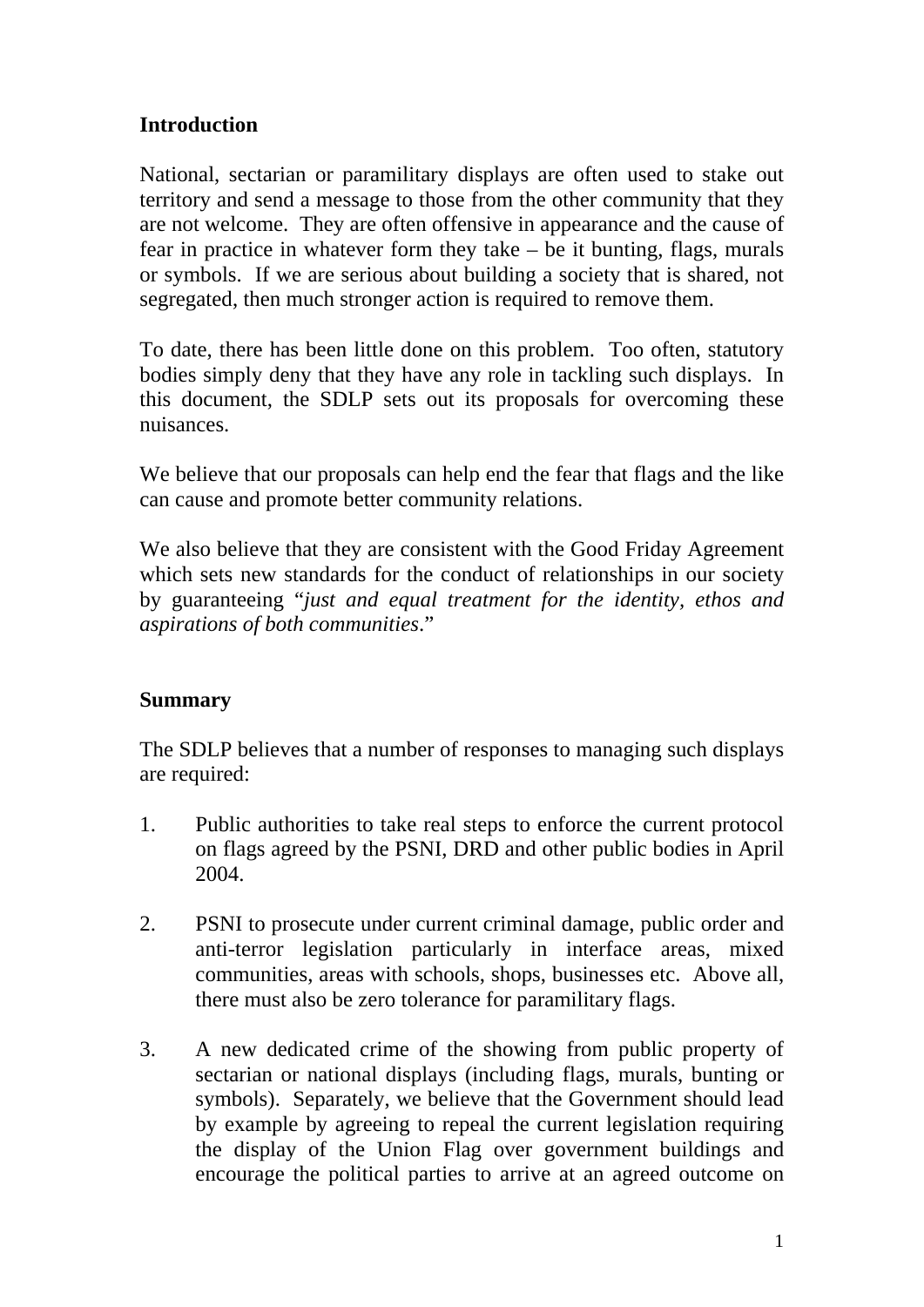the use of flags for official purposes which would be exempted from this proposed dedicated crime.

- 4. Intervention by police at the time of first display to frustrate sectarian practice and agreeing in each police district the areas for priority prosecution and enforcement.
- 5. Further work at a local and community level to reduce number and nature of displays including agreement on no displays in interface/business/mixed community areas/etc.
- 6. Dedicated budgets within public authorities for the appointment of contractors to remove displays, backed up with police support if necessary.

#### **Public Authorities must act**

The SDLP acknowledges that the authorities responsible for public property may be faced with a dilemma in relation to national, paramilitary or sectarian displays. Removal can present risks to civilian workers and may be costly. Further, in the absence of coordination between authorities, the prospects of any one authority making progress are limited.

We welcomed the protocol on flags agreed by the PSNI with other public authorities like DRD when it was devised in 2004. But we were clear that it did not go far enough.

Further, its enforcement has been very poor in many areas. For example, in the two years from April 2004 to April 2006 no flags were taken down in West Belfast, one flag was taken down in Armagh, 2 flags were taken down in Omagh, 3 in Ards and 4 in North Belfast. This compares to 552 taken down in Craigavon.

The SDLP proposes:

- $\triangleright$  Real enforcement of the protocol agreed by public authorities on flags.
- $\triangleright$  A dedicated budget to fund the removal of flags.
- $\triangleright$  Where necessary, use of private contractors to remove displays. In difficult cases, the police themselves should remove flags.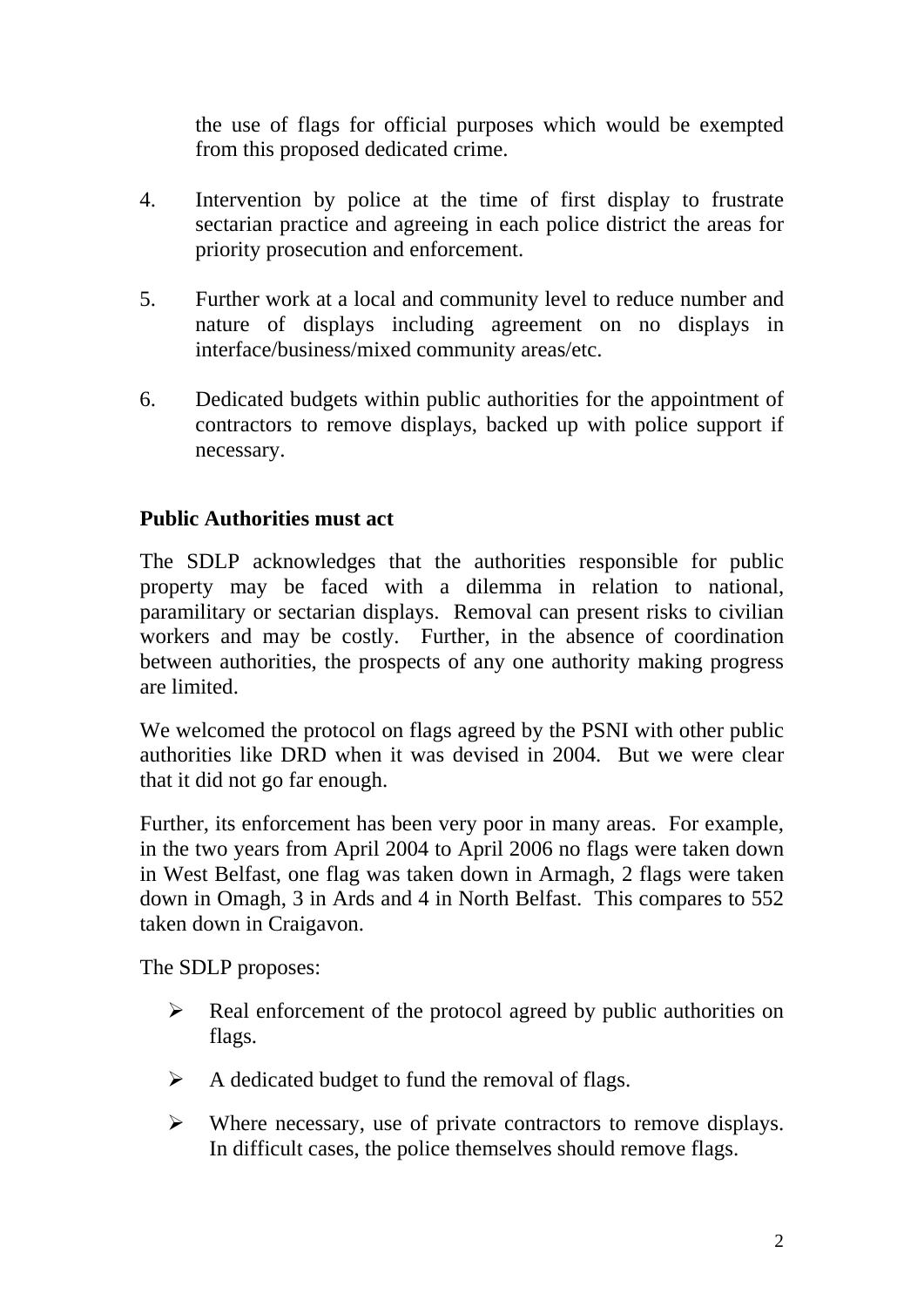## **Enforcing the Law**

At present, it is a crime to fly paramilitary flags in public places under the Terrorism Act, 2000.

The main law on the display of non-paramilitary flags and emblems is set down in Article 19 of the Public Order (N.I.) Order 1987. It provides that:

*"a person who in any public place or at or in relation to any public meeting or public procession … displays anything … with intent to provoke a breach of the peace or by which a breach of the peace or public disorder is likely to be occasioned"* 

is guilty of an offence.

The SDLP believes that this clearly provides a basis for a more vigorous policy of bringing prosecutions than is currently the case.

For example, the erection of paramilitary flags in mixed areas or outside churches and schools can often lead to a breach of the peace – as occurred at Holy Cross School in 2001. Such matters should be the subject of criminal investigation.

## **Bringing forward new laws**

While Article 19 of the Public Order (NI) Order provides a basis for more prosecutions, the SDLP is clear that it does not go far enough. That is because prosecutions can only be brought where it can be proved that there is an intention to cause a breach of the peace, or a breach of the peace is likely. Clearly, it will not be possible to prove this in all cases. In any event, the SDLP believes that it should be a crime to show national or sectarian displays from public property, whether or not there is an intent to cause a breach of the peace and whether or not a breach of the peace is likely.

We propose, in addition to Article 19 of the Public Order (NI) Order:

 $\triangleright$  A new dedicated crime of the showing from public property of paramilitary, sectarian or national displays (including flags, murals, bunting or symbols).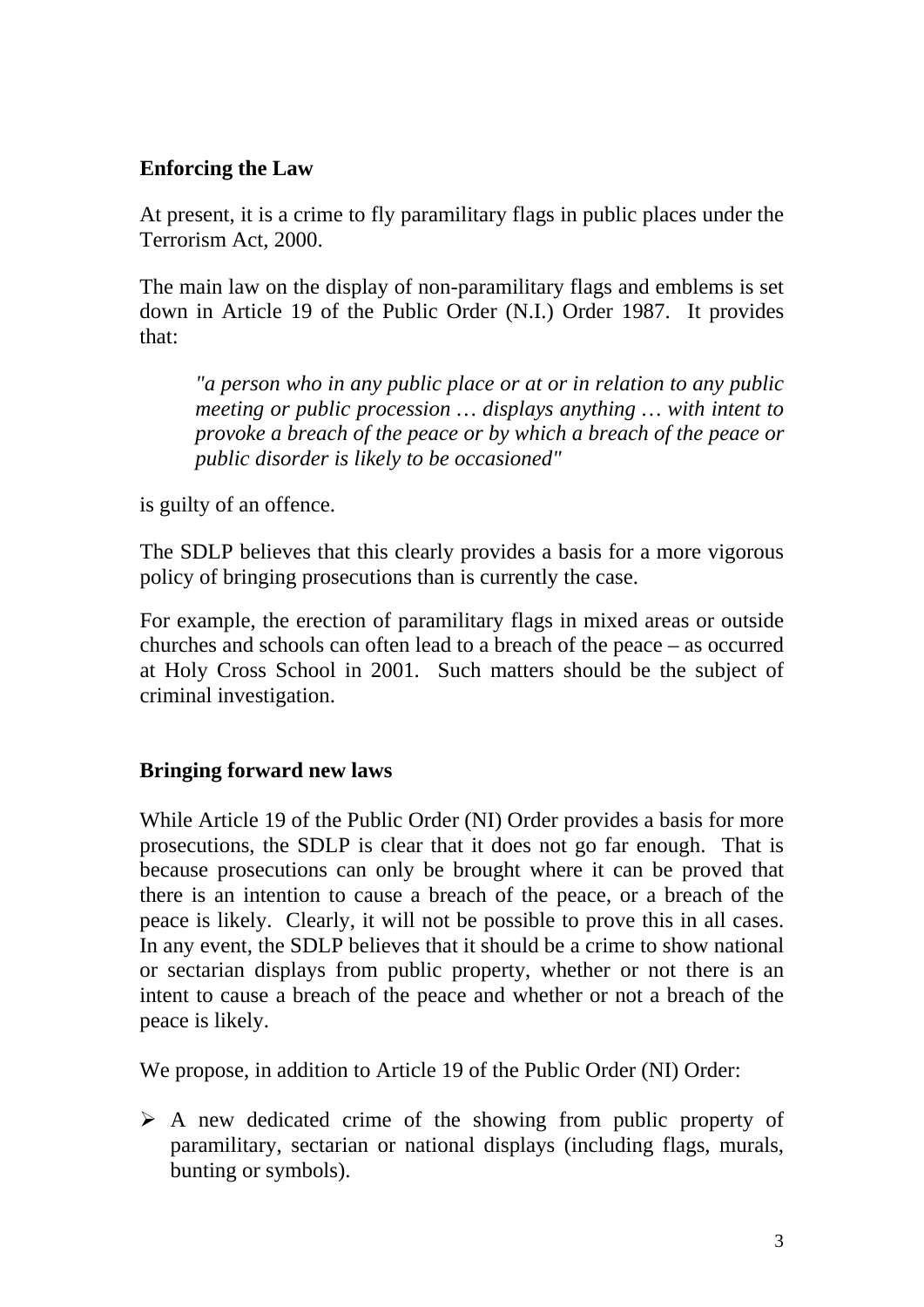- $\triangleright$  Sectarian displays would be defined as displays made with the intention of threatening, intimidating or making unwelcome members of the other community, or which could reasonably be interpreted by members of the other community as threatening, intimidating or making them unwelcome.
- $\triangleright$  In addition, specific sectarian displays could be designated following consultation with the Community Relations Council and the Equality Commission.
- $\triangleright$  Separately, as discussed below, we believe that the Government should lead by example by agreeing to repeal the current legislation requiring the display of the Union Flag over government buildings and encourage the political parties to arrive at an agreed outcome on the use of flags for official purposes which would be exempted from this proposed dedicated crime. Similarly, where cross-community agreement on the display of flags was reached at local level, this could be exempted from the proposed crime.

#### **Flags over Government Departments**

If the British Government is serious about taking down displays, it should lead by example. The SDLP has already outlined in other policy papers forwarded to Government our opposition to the Flags (NI) Order, 2000, and associated Regulations, which oblige the flying of the Union Flag over departments on designated days. We believe that this is inconsistent with the Good Friday Agreement.

Equally, we are opposed to the current provisions of the Criminal Justice (NI) Act, 2000, which oblige the flying of the Union Flag over courthouses.

We believe that Government should be creating incentives for agreement between nationalists and unionists on these issues. We therefore call on the British Government to indicate its intention to repeal this legislation and to initiate discussions between the parties with a view to finding an agreed outcome on the use of flags for official purposes that is consistent with the guarantees of just and equal treatment for the identity, ethos and aspirations of both communities. Any agreement reached on what, where and when flags or emblems could be displayed would have to be legally protected from the new criminal legislation that we have proposed above.